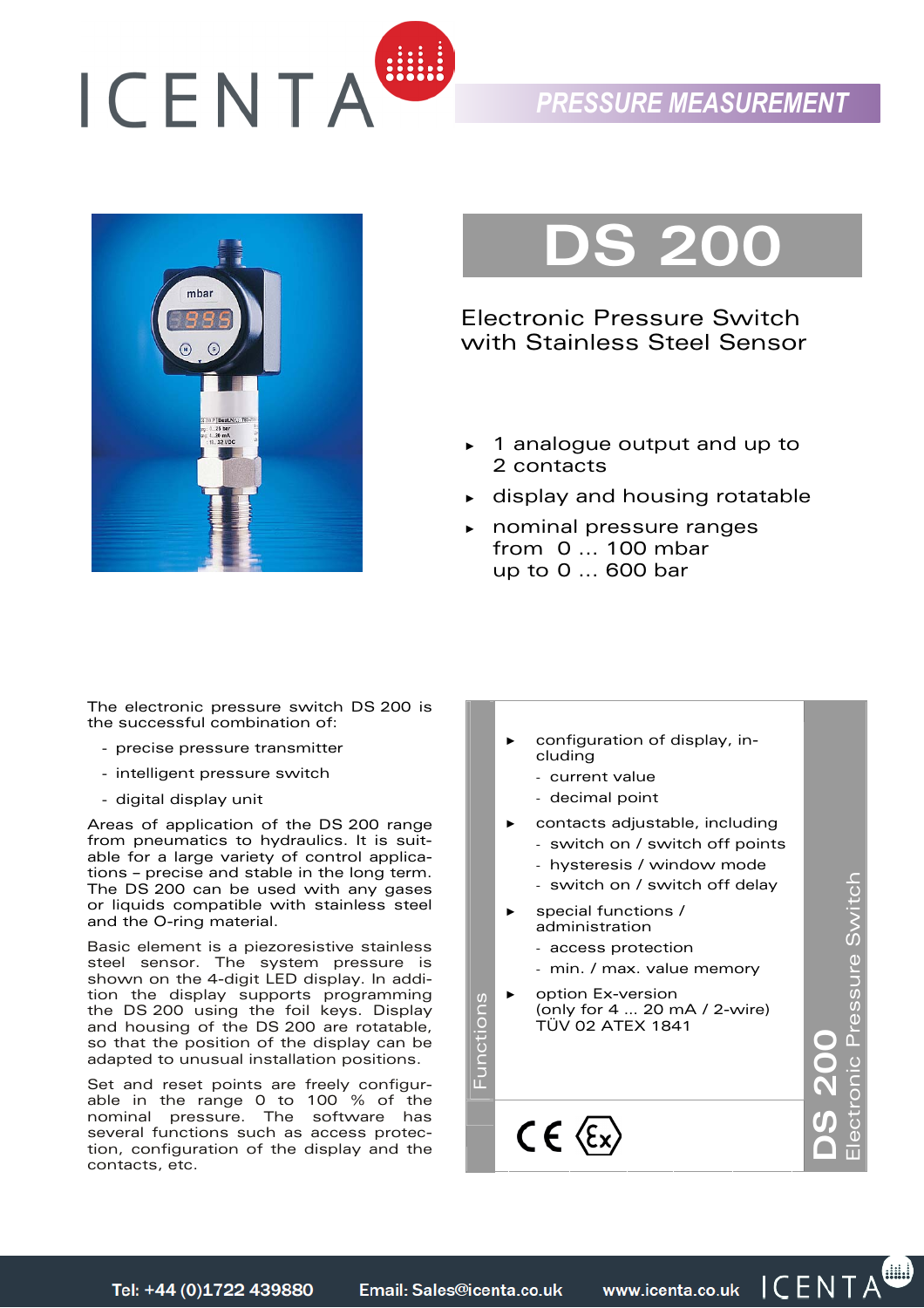| Input pressure range     |       |                          |     |  |                   |     |     |  |     |     |    |    |     |    |      |        |
|--------------------------|-------|--------------------------|-----|--|-------------------|-----|-----|--|-----|-----|----|----|-----|----|------|--------|
| Nominal pressure gauge   | [bar] | $-10$                    | 0.1 |  | $0.16$ 0.25       | 0.4 | 0.6 |  | 1.6 | 2.5 |    | 6  | 10  | 16 | 25   | $40-1$ |
| Nominal pressure abs.    | [bar] | $\overline{\phantom{a}}$ | 0.1 |  | $0.16 \quad 0.25$ | 0.4 | 0.6 |  | 1.6 | 2.5 |    | 6  | 10  | 16 | 25   | $40-1$ |
| Permissible overpressure | [bar] |                          |     |  |                   |     | 3   |  | 6   |     | 20 | 20 | 60  | 60 | 60   | 100    |
| Nominal pressure gauge   | [bar] | 60                       |     |  | 100               |     | 160 |  |     | 250 |    |    | 400 |    | 600  |        |
| Nominal pressure abs.    | [bar] | 60                       |     |  | 100               |     | 160 |  |     | 250 |    |    | 400 |    | 600  |        |
| Permissible overpressure | [bar] | 140                      |     |  | 340               |     | 340 |  |     | 600 |    |    | 600 |    | 1000 |        |

| Output signal / Supply |                                                                                                                                                                   |                                                 |                        |  |  |  |  |
|------------------------|-------------------------------------------------------------------------------------------------------------------------------------------------------------------|-------------------------------------------------|------------------------|--|--|--|--|
| Analogue output        |                                                                                                                                                                   |                                                 |                        |  |  |  |  |
| <b>Standard</b>        | 2-wire: 4  20 mA / $V_s$ = 18  41 $V_{\text{nc}}$                                                                                                                 | Ex-protection: $V_s = 17$ 28 $V_{nc}$           |                        |  |  |  |  |
| Optional               | 3-wire: 0  10 V / $V_s$ = 15  36 $V_{nc}$                                                                                                                         | 4  20 mA / $V_s$ = 19  30 $V_{nc}$ (on request) |                        |  |  |  |  |
| Accuracy               |                                                                                                                                                                   | IEC 60770 <sup>2</sup>                          | <b>BFSL</b>            |  |  |  |  |
|                        | standard: nominal pressure $> 0.4$ bar:                                                                                                                           | $\leq \pm$ 0.35 % FSO                           | $\leq \pm 0.175$ % FSO |  |  |  |  |
|                        | nominal pressure $\leq 0.4$ bar:                                                                                                                                  | $\leq \pm$ 0.50 % FSO                           | $\leq \pm 0.250$ % FSO |  |  |  |  |
|                        | nominal pressure > 0.4 bar:<br>option:                                                                                                                            | $\leq \pm 0.25$ % FSO                           | $\leq \pm 0.125$ % FSO |  |  |  |  |
| Permissible load       | current 2-wire:<br>$R_{\text{max}} = [(V_s - V_{\text{min}})/0.02] \Omega$<br>$R_{\text{min}} = 10 \text{ k}\Omega$<br>voltage 3-wire:                            |                                                 |                        |  |  |  |  |
| Response time          | $< 5$ msec <sup>3</sup>                                                                                                                                           |                                                 |                        |  |  |  |  |
| Contact <sup>4,5</sup> |                                                                                                                                                                   |                                                 |                        |  |  |  |  |
| Number, type           | 1 or 2 independent PNP contacts                                                                                                                                   |                                                 |                        |  |  |  |  |
| Switching current      | standard: contact rating max. 125 mA, short-circuit resistant<br>Ex-protection: max. switching current <sup>6</sup> : 70 mA; max. permissible inductivity: 4.7 mH |                                                 |                        |  |  |  |  |
| Accuracy of contacts   |                                                                                                                                                                   | IEC 60770 <sup>2</sup>                          | <b>BFSL</b>            |  |  |  |  |
|                        | nominal pressure $> 0.4$ bar:<br>standard:                                                                                                                        | $\leq \pm 0.35$ % FSO                           | $\leq \pm 0.175$ % FSO |  |  |  |  |
|                        | nominal pressure $\leq 0.4$ bar:                                                                                                                                  | $\leq \pm 0.50$ % FSO                           | $\leq \pm 0.250$ % FSO |  |  |  |  |
|                        | nominal pressure > 0.4 bar:<br>option:                                                                                                                            | $\leq \pm 0.25$ % FSO                           | $\leq \pm 0.125$ % FSO |  |  |  |  |
| Repeatability          | $\leq \pm$ 0.1 % FSO                                                                                                                                              |                                                 |                        |  |  |  |  |
| Switching frequency    | max. 10 Hz                                                                                                                                                        |                                                 |                        |  |  |  |  |
| Switching cycles       | $> 100 \times 10^6$                                                                                                                                               |                                                 |                        |  |  |  |  |
| Delay time             | $0100$ sec                                                                                                                                                        |                                                 |                        |  |  |  |  |

| Thermal errors (Offset and Span) |                           |                 |              |                |              |              |                 |
|----------------------------------|---------------------------|-----------------|--------------|----------------|--------------|--------------|-----------------|
| Nominal pressure P <sub>N</sub>  | [bar]                     | $-10$           | $\leq 0.1$   | $\leq 0.25$    | $\leq 0.4$   | $\leq 1.0$   | > 1.0           |
| Tolerance band                   | $1\%$ FSO1                | $\leq \pm 0.75$ | $\leq \pm 2$ | $\leq \pm 1.5$ | $\leq \pm 1$ | $\leq \pm 1$ | $\leq \pm 0.75$ |
| TC, average                      | $[%$ FSO / 10 K]          | ± 0.07          | ± 0.3        | ± 0.2          | ± 0.14       | ± 0.1        | ± 0.07          |
| in compensated range             | $\lceil{^{\circ}C}\rceil$ | 070             |              | 050            |              |              | 070             |

| <b>Electrical protection</b>                                                 |                                                                                                                                      |  |  |  |  |
|------------------------------------------------------------------------------|--------------------------------------------------------------------------------------------------------------------------------------|--|--|--|--|
| Short-circuit protection                                                     | permanent                                                                                                                            |  |  |  |  |
| Reverse polarity protection                                                  | no damage, but also no function                                                                                                      |  |  |  |  |
| Electromagnetic compatibility                                                | emission and immunity according to EN 61326                                                                                          |  |  |  |  |
| Option Ex-protection<br>only with $4 \dots 20$ mA $/ 2$ -wire<br>AX11-DS 200 | zone (0) 1: II (1) 2 G EEx ia IIC T4<br>safety technical maximum values: $V_i = 28 V$ , $\Sigma I_i = 93 mA$ , $\Sigma P_i = 660 mW$ |  |  |  |  |

| <b>Display</b>        |                                                                                           |
|-----------------------|-------------------------------------------------------------------------------------------|
| Type                  | 4-digit, red LED display, digit height 7 mm, digit width 4.85 mm (angle 10 <sup>o</sup> ) |
| Range                 | $-1999+9999$                                                                              |
| Accuracy              | 0.1 % $\pm$ 1 digit                                                                       |
| Digital damping       | $0.330$ sec (programmable)                                                                |
| Measured value update | $0.010$ sec (programmable)                                                                |

1 measurement starts with ambient pressure

 $^2$  accuracy according to IEC 60770 – limit point adjustment (non-linearity, hysteresis, repeatability)

<sup>3</sup> with 3-wire version 4 ... 20 mA the response time is 1 sec

<sup>4</sup> with connector DIN 43650 and output 4 ... 20 mA / 2-wire max. 1 contact possible; with 0 ... 10 V / 3-wire no contact possible

<sup>5</sup> with Ex-protection max. 1 contact possible

 $^6$  the real switching current in the application depends on the power supply unit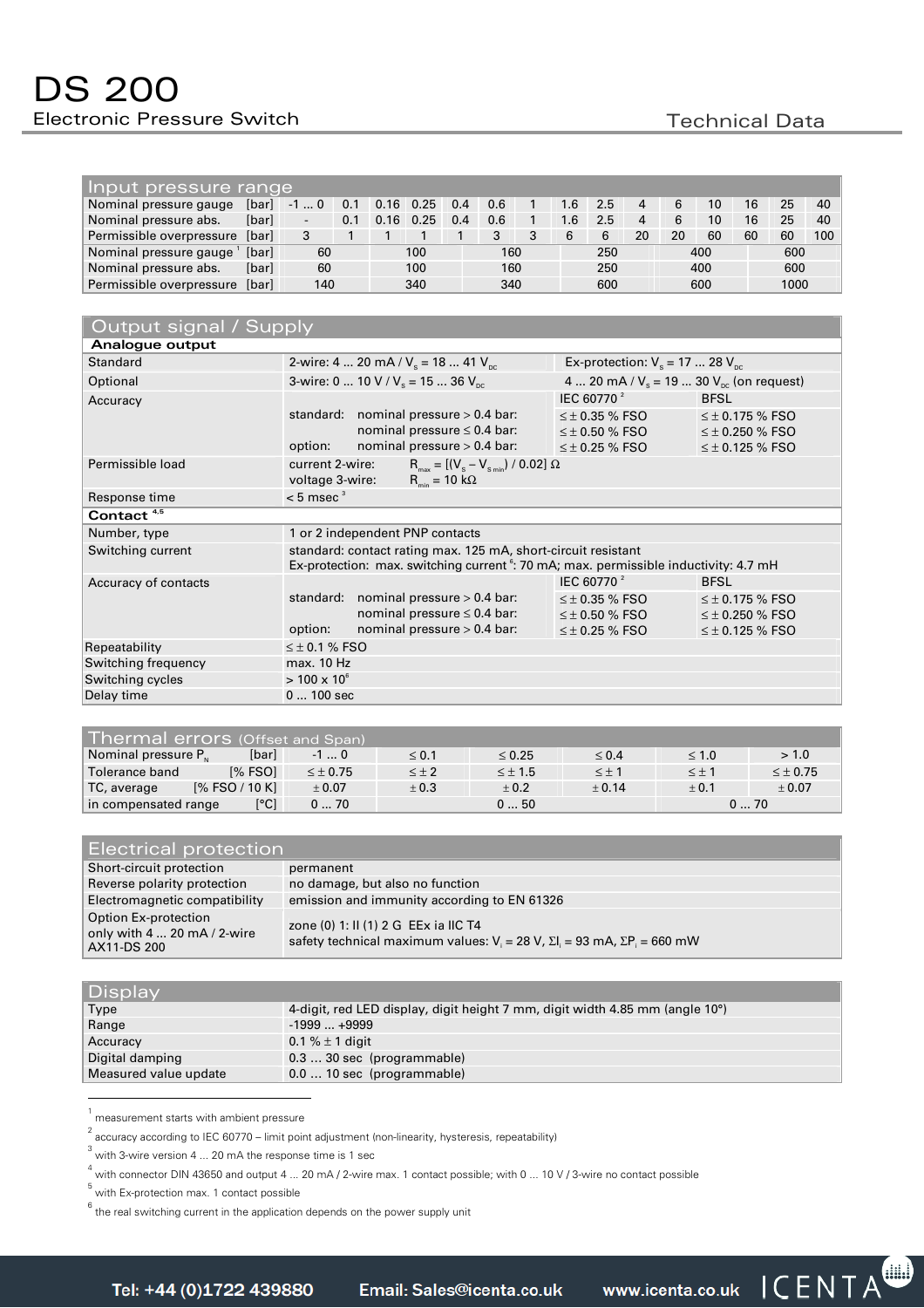| Mechanical stability |                       |
|----------------------|-----------------------|
| Vibration            | 5 g RMS (20  2000 Hz) |
| Shock                | 100 g / 11 msec       |

| Permissible temperatures  |              |                                  |  |  |  |  |
|---------------------------|--------------|----------------------------------|--|--|--|--|
| Medium                    | $-25$ 125 °C |                                  |  |  |  |  |
| Electronics / environment | $-2585$ °C   | Ex-protection: -25 $\dots$ 70 °C |  |  |  |  |
| Storage                   | $-4085 °C$   |                                  |  |  |  |  |

#### Mechanical connection





7 not possible for vacuum ranges

<sup>8</sup> different cable types and lengths available; standard: 2 m PVC cable (without ventilation tube), optionally cable with ventilation tube